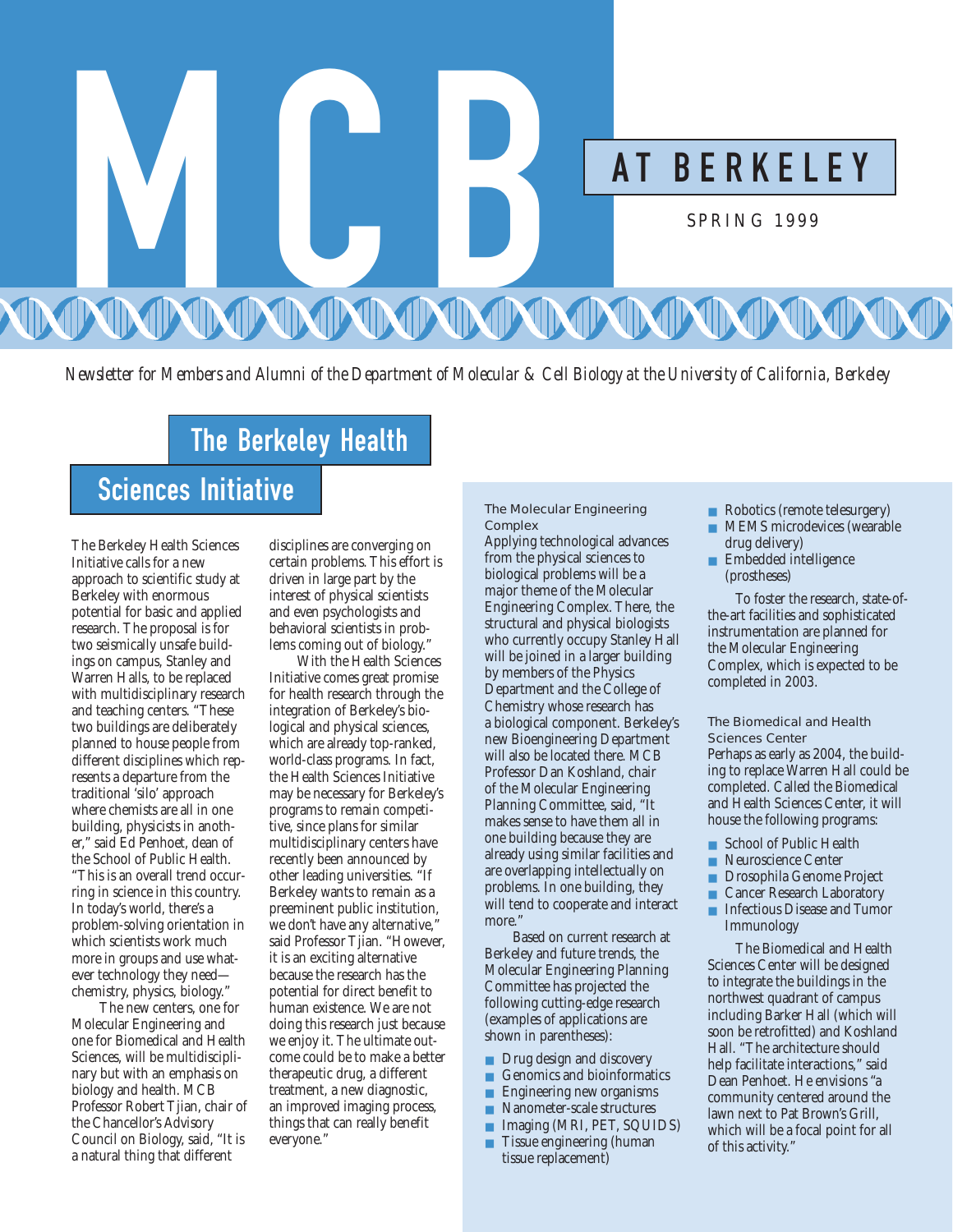# MCB Profile

# E DWARD PE NHOET

Edward E. Penhoet is back at Berkeley nearly 20 years after leaving his position as a professor in Berkeley's Department of Biochemistry to co-found Chiron Corporation. Penhoet is now Berkeley's dean of the School of Public Health and a professor of health policy and administration and of molecular and cell biology. "I have a great loyalty to and interest in this university, and I was fortunate to be given this job," said Penhoet. "I am delighted to be back, and I plan to use what I learned in the business world to help manage this campus." He is off to a good start as one of the leaders of the Health Sciences Initiative (see page 1).

Penhoet was Chiron's president and chief executive officer from when it was founded in 1981 until 1998. Under his management, Chiron developed into one of the world's leading biotechnology companies. Penhoet said he was inspired to found Chiron because he "wanted to make more of a direct contribution to health." (For more information, see "Biotech History" on page 3.) Judging from Chiron's products during his tenure, his contribution has been significant. Chiron's very first product had a tremendous public health impact. It was a vaccine for hepatitis B, a virus which is a major cause of cirrhosis and liver cancer. Of course, the vaccine has been a financial success for Chiron and its partners, but based on the work of Chiron co-founders William Rutter and Pablo Valenzuela at UC San Francisco, it also has been a large source of royalties for UC, which seems to please Penhoet greatly. Chiron's most important accomplishment, in Penhoet's opinion, was the discovery of the hepatitis C virus. This discovery "solved one of the biggest health mysteries of the century," said Penhoet. Based on this discovery, Chiron created a test for diagnosing the hundreds of millions infected with the virus and another test to screen donated blood to ensure it does not transmit the hepatitis C virus.

Penhoet could point to the hepatitis B vaccine and Chiron's other products (see "Chiron's Products" on page 3) in lobbying the U.S. Congress for increased funding for

biomedical research. "In turning around the government's views about funding," said Penhoet, "one of the most persuasive arguments to give was that the investment that the government makes in basic research in this field actually gets translated into useful products that the population as a whole will benefit from."

Penhoet's leadership was central to Chiron's success, according to William Rutter, chairman of Chiron and UCSF professor emeritus. "As the president and CEO from the beginning, Ed had a major role in defining Chiron's strategy, the leading role in developing the infrastructure and the programs for all the employees, the sole role in relationships with the financial community, and he was involved in all our acquisitions and de-acquisitions," explained Rutter. "He is beloved by all our employees. One cannot use adjectives that are too adulatory. You could simply call him Mr. Chiron."

Penhoet first worked with Rutter as an undergraduate at Stanford University. Rutter was on sabbatical from the University of Illinois in the laboratory of Clifford Grobstein, who was Stanford's chair of biology at that time. Penhoet studied pancreas differentiation in Grobstein's lab, a lab which had earlier demonstrated that diffusible factors were involved in differentiation, an important finding for developmental biology. Penhoet "had so much fun" that, after receiving his A.B. in 1963, he went to graduate school where—again—he worked with Rutter. Penhoet began his graduate studies in Rutter's lab at the University of Illinois and later moved with Rutter to the University of Washington in Seattle, where Penhoet received his Ph.D. in 1968. As a graduate student, Penhoet studied the glycolysis enzyme aldolase, which at the time was known to be present in different forms in liver and muscle. Penhoet and Rutter discovered a third form of aldolase in the brain and determined the subunit composition of the various forms.

The professional relationship that developed between Chiron co-founders Rutter and Penhoet beginning when Penhoet was a



student was long-lasting, productive, and according to Rutter, "never boring." Rutter described Penhoet as "a strongly ethical person, bright and inventive, with an engaging character." He continued, "The fact that we have interacted so positively over the years is partly due to my great respect for his contributions to organizations and to people. He is interested in the development of people both in their careers and as human beings. He is a somewhat selfless person which is unusual in people taking leadership roles."

From 1968 to 1970, Penhoet was a postdoctoral fellow in virologist John Holland's lab at UC San Diego. Penhoet's research resulted in the discovery of influenza RNA polymerase, a discovery which Penhoet considers his most significant direct scientific contribution.

Penhoet continued studying influenza virus and other viruses in his own lab at UC Berkeley as an assistant professor of biochemistry beginning in 1971 and later as an associate professor beginning in 1977. However, Penhoet's lab did not focus on virology exclusively. His lab was the first to show that nerve growth factor was made in cells of neural origin (it had previously been purified from salivary glands) and that it was a chemotactic agent, both significant neurobiological findings. He was involved in numerous collaborations with other professors in the department—studying tRNAs and their modification with Bruce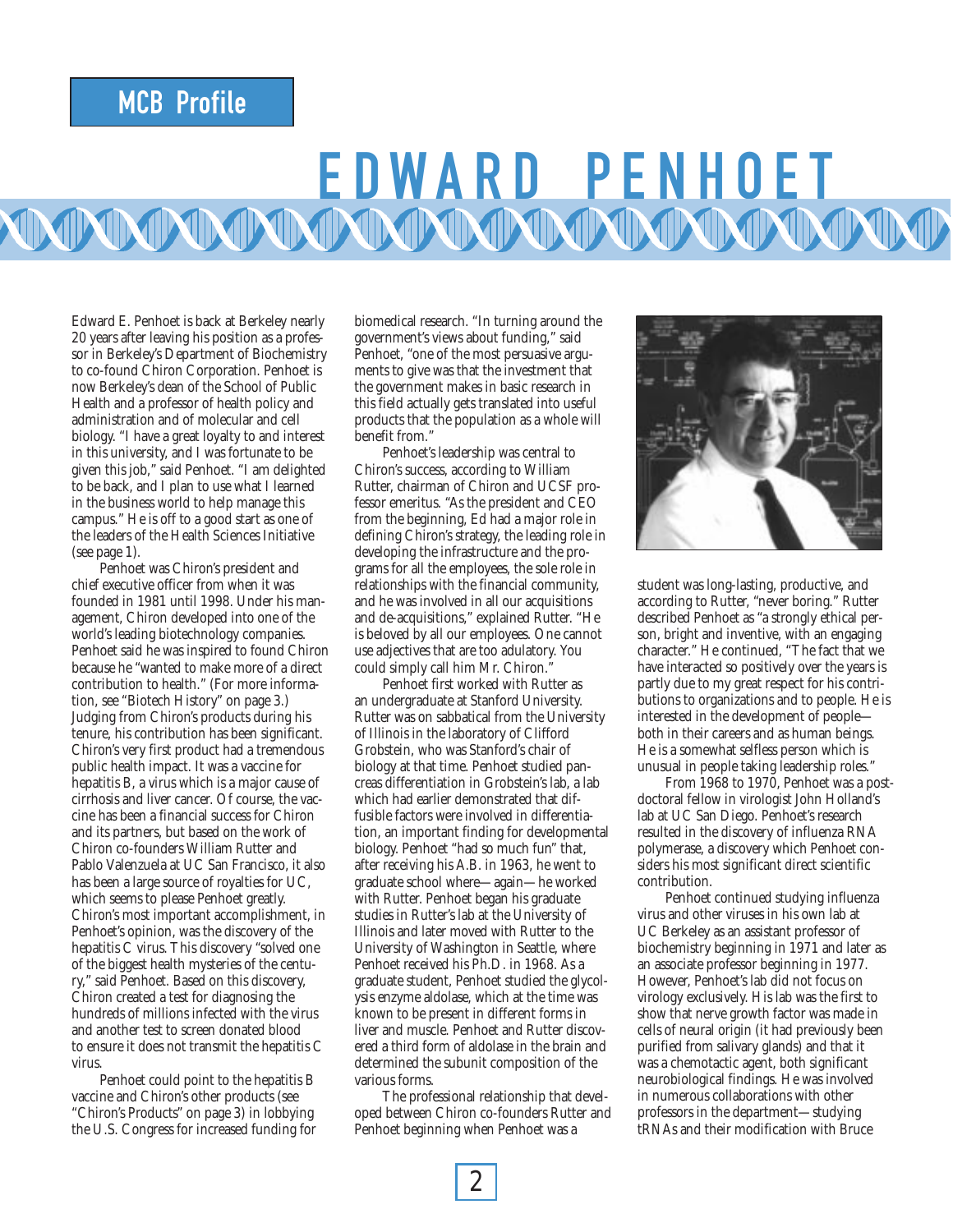Ames, DNA repair with Stu Linn, RNA polymerase with Mike Chamberlin, and virus budding with Clint Ballou. About the extreme diversity of his projects, which is unusual, Penhoet said, "I wouldn't advise a young scientist to do what I did, but in my case it turned out to be a strength later on. My broad spectrum of knowledge and my ability to work in different fields probably contributed to the success of Chiron in some ways."

Over the many years Penhoet was at Chiron, he remained an adjunct professor at Berkeley. He participated in faculty meetings and taught classes. He did what MCB Professor and Department Co-Chair Randy Schekman called "a valuable yeoman's job" of teaching MCB 102 (Survey of Biochemistry and Molecular Biology), a class which is notoriously difficult to teach. He also cotaught a graduate course in virology. Penhoet continued to teach despite what must have been a very full schedule at Chiron because, he said, he enjoyed teaching and because he thought he could "bring an unusual perspective and make a valuable contribution." To this end, Penhoet taught a graduate course in career opportunities outside academia.

In 1991, the MCB Department awarded Penhoet its Distinguished Service Award. "Ed Penhoet is one of the department's most valuable and loyal colleagues," said Schekman, "who contributed to the intellectual development, teaching mission, and financial support of the program." In 1983, Penhoet gave the department a substantial donation of Chiron stock which has provided funding for various department activities including the Chiron Lectures.

Penhoet stayed involved in the department over the years because maintaining his personal friendships with department members is important to him. Penhoet even spends some of his scarce free time at a Berkeley outpost at Silver Lake near Mt. Lassen where he has a cabin, as do some of his colleagues from the former biochemistry department including Professors Linn, Ballou, and Barker. But Penhoet admitted he also had a professional interest in staying associated with the department because "companies like Chiron make a business out of interfacing university science with the commercial world." (For more information, see "Biotech History," this page.) Some of Chiron's most important academic collaborations were those with MCB

# Biotech History

Ed Penhoet took part in the events on campus commemorating the twenty-fifth anniversary of biotechnology held on March 12 and 13, 1999. The events were organized to inaugurate the Bancroft Library's Program in the History of the Biological Sciences and Biotechnology. On March 12, the Bancroft Library held an opening for their new exhibit *Bioscience at Berkeley*. On March 13, Ed Penhoet and Dan Koshland were the moderators of a symposium entitled "Biotechnology at 25: Perspectives on History, Science, and Society." In honor of the symposium, Penhoet and Koshland were also guests on the March 12 National Public Radio program "Talk of the Nation: Science Friday." On that program, Penhoet spoke about how the advent of recombinant DNA technology, beginning with the first cloning experiments in the laboratories of Cohen and Boyer 25 years ago, inspired him to found Chiron. He also explained how the biotechnology industry has dramatically changed the culture of both academic and industrial research.

TWENTY-FIVE

**BIOTECHNOLOGY** 

YEARS

## Penhoet on founding Chiron:

*"The new tools that had come along as a result of the cloning inventions and also the invention of monoclonal antibodies allowed a whole new approach to understanding, curing and preventing disease. The possibility of making a direct contribution to that in a biotechnology company was simply too attractive for me to pass up, and so together with William Rutter and Pablo Valenzuela, we founded Chiron Corporation initially to use these techniques to have an impact on infectious disease."*

## Penhoet on the influence of the biotechnology industry:

*"At the time we started biotechnology as an industry there was very little dialogue between the academic world and the business community, and those of us who jumped across the boundary so to speak brought a greater understanding to both sides. And perhaps when the history of the biotechnology industry is written, one of the most important contributions of biotech companies will be bridging this gap between university science and applied science...What has resulted is, first of all, the installation of many of the university's values into the business world with a strong emphasis on quality science and publication of results, and at the same time a much greater appreciation for the practical utility of science among colleagues in the academic world. So probably both have, in a sense, learned from one another and become much closer over the last 20 years."*

# Chiron's Products

■ Hepatitis B vaccine

3

- Tests for hepatitis C infection, both for diagnosis and for screening donated blood.
- A technique for measuring viral load, which is especially useful for managing the treatment of those infected with viruses like HIV and hepatitis C since their response to various drug therapies can be determined.
- Platelet-derived growth factor in a topical ointment for wound healing, especially for use by diabetics.
- Human insulin produced in yeast, represents half the world's supply of insulin.

*The following Chiron products resulted from the merger with Cetus in 1991.*

- PCR, the revolutionary DNA amplification technology.
- Interleukin-2, which is used to treat kidney cancer, melanoma, and increasingly HIV.
- Beta-interferon, which is the first drug treatment for multiple sclerosis and which dramatically slows the progress of the disease.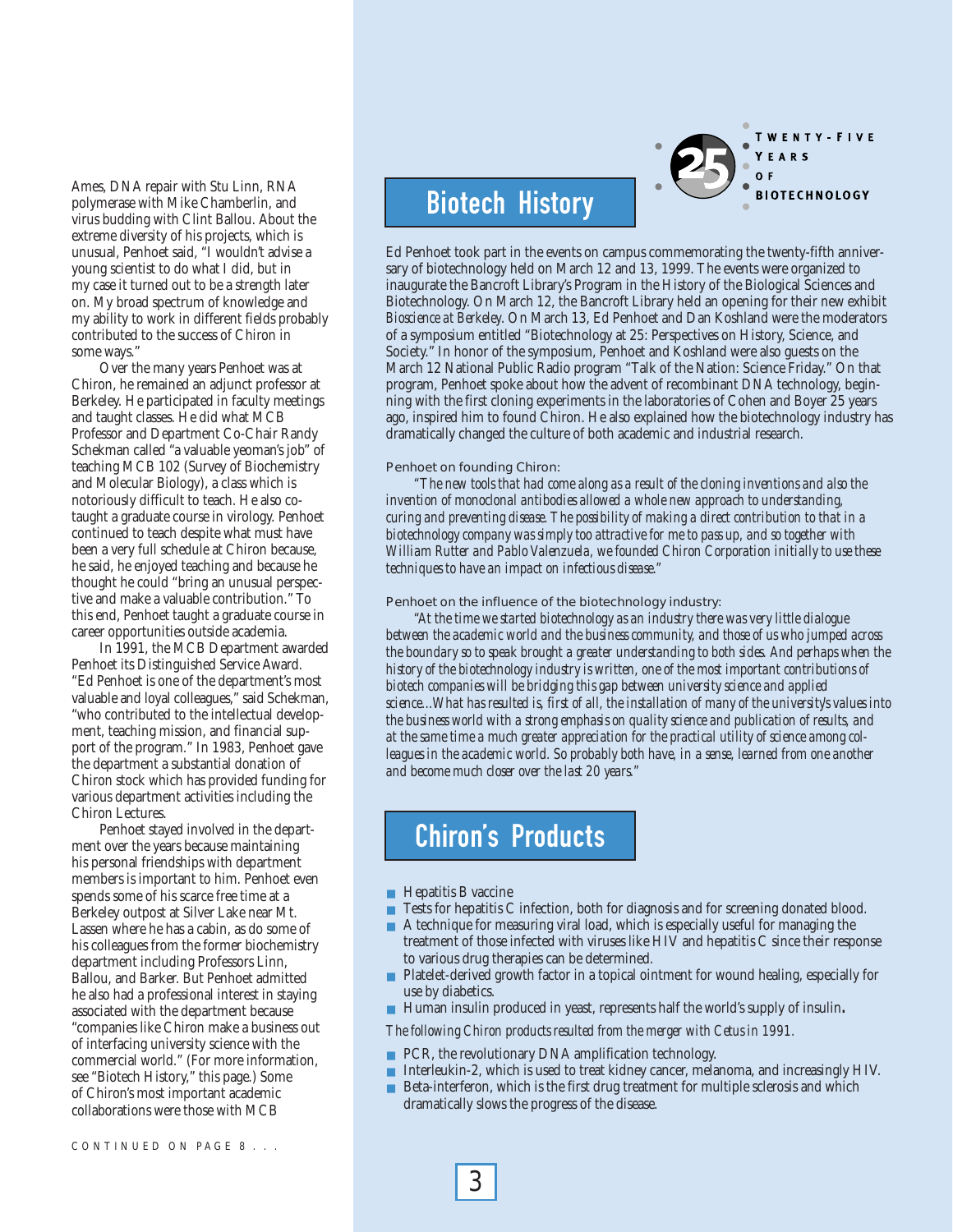# N E W FA C U LTY<br>MMMMMMMMMMMMMMMM

# Sharon Amacher Karsten Weis

*Assistant Professor of Genetics and Development*

*Arrives July, 1999*

## Education:

- B.A. in Physiology, 1988, University of California, Berkeley.
- Ph.D. in Biochemistry, 1993, University of Washington, Thesis advisor: Stephen D. Hauschka. *Dissertation title:* "Myocardiocyte Regulatory Elements and Trans-acting Factors of the Mouse Muscle Creatine Kinase Gene"

Postdoctoral Research:

- 1994-1999, University of Oregon, American Cancer Society Postdoctoral Fellowship (1994-1997), Advisor: Charles B. Kimmel.
- *Project:* The genetic and cellular control of mesodermal cell fate specification in the zebrafish embryo.

Current Research: We are interested in how cells become sequentially specified to more precisely defined fates during vertebrate embryonic development. Currently, we are using genetics, molecular biology, and embryology to investigate mesodermal patterning and segmentation in the zebrafish embryo. We are studying how a gene called spadetail functions in both processes. Also,



we are performing screens to identify other genes that function in mesodermal patterning, segmentation, or both.

Practical Applications of Research: Our genetic screens identify genes that function during normal embryonic development. We anticipate that our work will eventually provide animal models, diagnostic tools, and therapeutic approaches for human genetic diseases.

What special contribution do you hope to make to the department? I plan to contribute to the department's strong developmental genetics program by adding a new vertebrate genetic model system, the zebrafish.

Personal Information: My husband, Jay Hollick, is an adjunct assistant professor in the Department of Plant and Microbial Biology. We enjoy backpacking, gardening, and reading.

*Assistant Professor of Cell and Developmental Biology*

*Started January, 1999*

## Education:

- Diploma in Molecular Biology, 1992, University of Marburg, Germany.
- Ph.D. in Human Biology, 1996, EMBL, Heidelberg, and Phillips University, Marburg, Germany, Thesis advisor: Angus I. Lamond. *Dissertation title:* "Identification and Characterization of Factors that Mediate Import of Proteins into the Nucleus"

Postdoctoral Research:

- 1996-1998, Research Fellow, University of California, San Francisco.
- *Project:* As a UCSF Research Fellow, I had the opportunity to run my own small research lab in which we studied the export of proteins from the nucleus. In a collaboration with the lab of Christine Guthrie, we identified a soluble receptor that mediates that transport process called exportin 1 or Xpo1/Crm1 in yeast.

Current Research: We try to understand how macromolecules are transported into and out of the nucleus. We want to learn more about the mechanism and the molecules which are involved in these transport pathways.



Practical Applications of Research: The regulated localization of proteins in either the nuclear or cytoplasmic compartment is frequently used to control important cellular decisions such as cell division or cell fate. In addition, several viruses, including HIV-1, abuse these intracellular transport pathways in order to multiply efficiently inside cells. Understanding these transport pathways could therefore support the developments of therapies for cancer, viral infections, and certain human genetic diseases.

What special contribution do you hope to make to the department? My area of expertise is not yet represented in the department. I hope that this will open the doors for collaborations in various areas.

Personal information: My girlfriend Sibylle has come from Germany to join me in Berkeley. I like sports; I play squash and go running. In addition, I like to cook for myself and other people.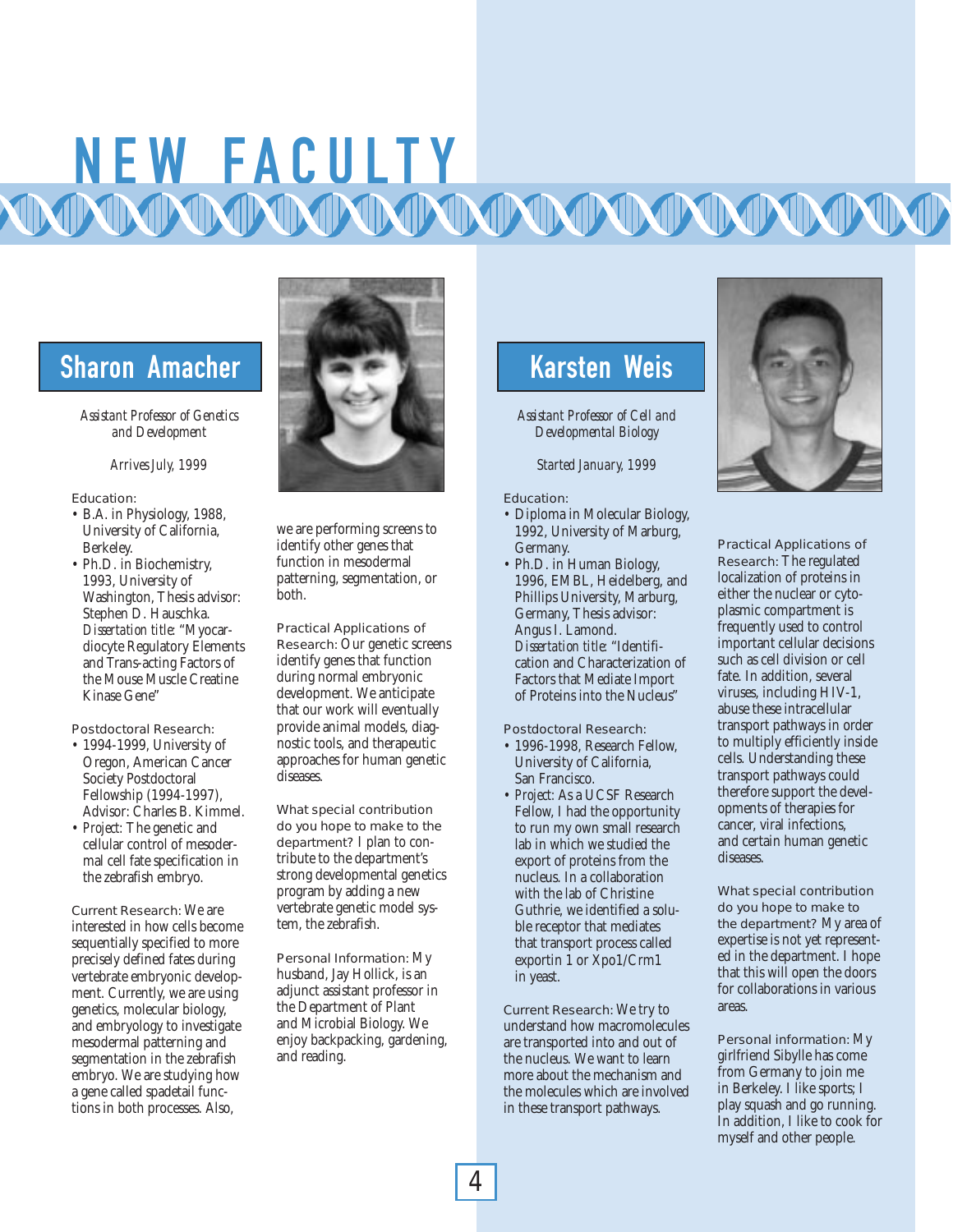# Remembering

# BEARDE

## *By W. Geoffrey Owen, MCB Professor of Neurobiology*

MCB Professor Emeritus Alan Joyce Bearden died following a heart attack on February 17, 1999. He was 67 years of age. Born in Baltimore, he grew up in an academic family, his father being a distinguished physicist at Johns Hopkins University. He remembered, as a young child, trying to persuade Enrico Fermi that his toy train was an accurate replica of the real thing. When he was 11 or 12, using a shortwave radio he had built, he would listen to the night-time radio transmissions of German U-boats surfaced in the Chesapeake Bay. It is not surprising, therefore, that Alan should decide to study physics. After earning a bachelor's degree from Johns Hopkins University at the tender age of 19, Alan took a commission in the U.S. Navy. He spent four years on active duty that included service in the Korean War and five subsequent years in the U.S. Naval Reserve. While in the navy, he was assigned to the Los Alamos National Laboratory as a radiation expert and witnessed and analyzed nuclear weapons tests in the Pacific. He remained an associate member of the U.S. Naval Institute.

On completing his active service, he returned to Johns Hopkins and, in 1958, earned a doctorate in physics with a dissertation on the X-ray absorption properties of various elements. He went on to hold faculty positions in physics (University of Wisconsin and Cornell University) and chemistry (UC San Diego) before coming to Berkeley in 1969. He was elected a fellow of the American Physical Society and served as chair of its Division of Biological Physics from 1977 to 1979. Alan was a forward thinker and during his tenure as chair of the former Department of Biophysics and Medical Physics at Berkeley from 1979 to 1984, he worked tirelessly to maintain the department's strength in the physical sciences while striving to broaden its focus to encompass the newest developments in biology. With the reorganization of the biological sciences on the Berkeley campus in 1989, Alan joined the Department of Molecular and Cell Biology as a professor of neurobiology.

Alan's research interests were unusually varied. His early work on the physics of X-ray absorption culminated in his measurement of the mass of the Mu meson, which helped to establish its identity as a heavy electron. An early champion of Mössbauer spectroscopy, he pioneered its use in the study of proteins. This led to an interest in bioenergetics, and his research took on a more biological focus. His work on photosynthesis, comprising more than 40 papers over a period of twelve years, was perhaps his most significant contribution. In collaboration with UCB Plant and Microbial Biology Professor Richard Malkin, Alan identified the iron-sulfur proteins as the electron receptors in the photosynthetic reaction center and then employed a combination of sophisticated spectroscopic techniques to elucidate general features of their structure and function. Later, with his student Robert Goldstein, he was the first to detect an extremely weak charge-transfer band. This type of energy transfer within the photosynthetic reaction center had been predicted on theoretical grounds by John Hopfield, and to detect it at the limits of resolution was a considerable technical achievement. Most recently, he became interested in sensory transduction, and it was while thinking about how to visualize the tiny movements of sensory cells in the inner ear that he and his student Michael O'Neill invented LAMDA (Laser Amplified Motion Detection and Analysis), a method of laser feedback interferometry which permits the imaging of nanometerscale structures. LAMDA has since found application in several scientific and commercial devices including an ultra-high resolution optical microscope and a high-density data storage system.

When Bearden took emeritus status in 1993, he had more time for his personal interests, which were no less varied than his research interests. He was a talented pianist and an opera lover. As a student, he could never afford to buy tickets for the opera, but would wait outside the opera house and pick up the stubs discarded by patrons who left during the first intermission. He often said that he knew how the operas ended but that it was years before he found out how they

# 1931 - 1 9 9 9



began. His love of opera and his early fascination with radio came together in his interest in sound recording. He amassed a remarkable collection of audiotapes of live and broadcast music and of particular sounds that interested him such as foghorns, steam trains, bagpipes, etc. Having worked for a while as a photojournalist for Life magazine, he remained an avid photographer. A lifelong sports car enthusiast, he spent much of one year as the carburetion specialist on a motor racing team, and the restoration of his beloved Austin Healey sports car was soon to be finished. He was a prolific writer of short stories and, more recently, of novels; he was working on his third at the time of his death.

Alan will be remembered as a man with great zest for life. He was generous and fiercely loyal, both to his friends and to his ideals. He will be missed by his sons, Roger Bearden of Chicago and Colin Bearden of Austin, Texas, and by his many friends. A memorial was held in the Faculty Club on Sunday, March 21, 1999. The first annual Bearden Memorial Award for biophysics research will be presented to PhD graduate Thomas Schlumpberger at the 1999 MCB Commencement. Contributions in Alan's name may be sent to UC Berkeley Botanical Garden, Berkeley, CA 94720-5045; to Cal Performances, Berkeley, CA 94720-4800; or to the Philharmonia Baroque Orchestra, 333 Market Street, San Francisco, CA 94105.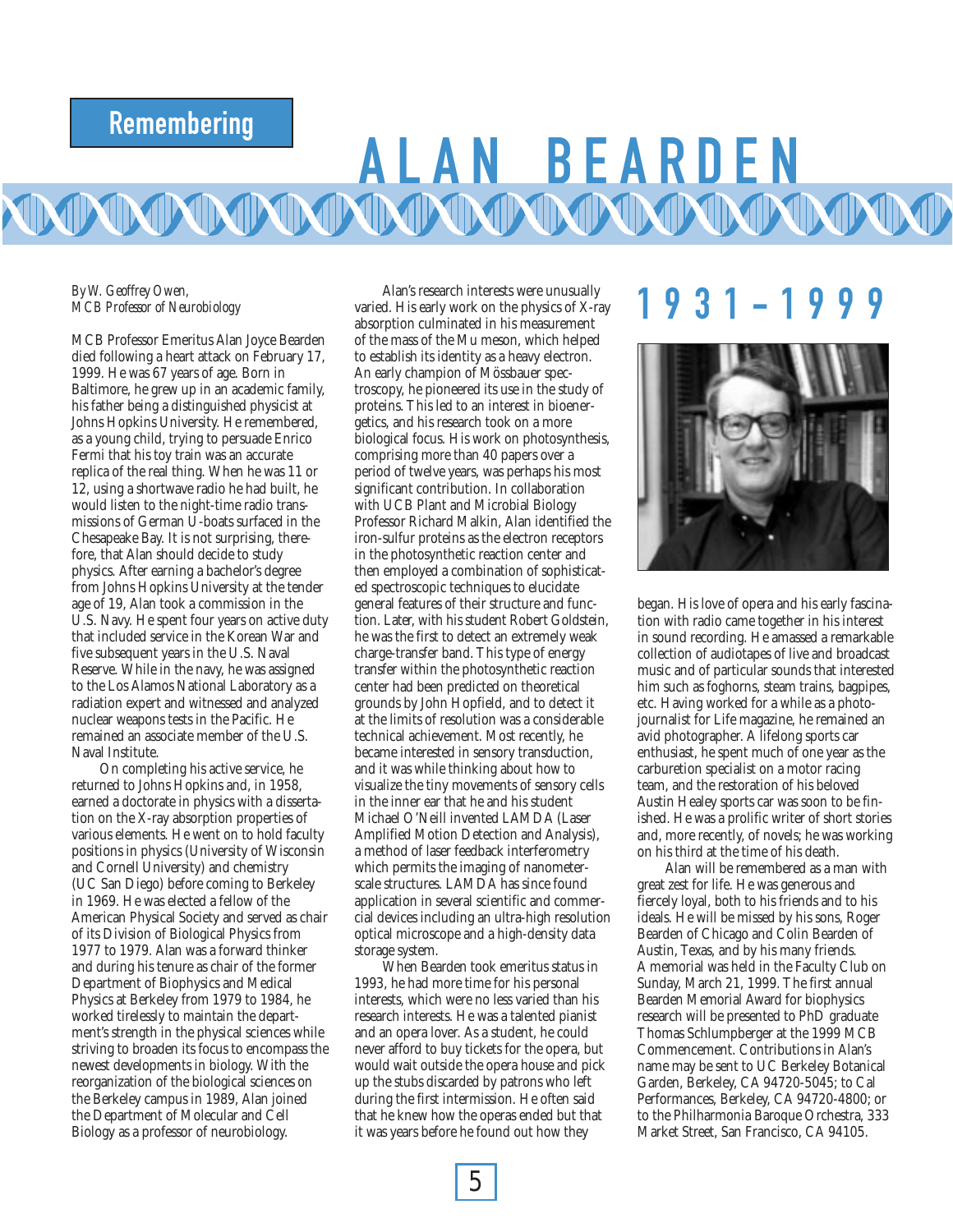# AWARD WINNERS

# OUTSTANDING GSI AWARDS

The following MCB graduate students were named Outstanding Graduate Student Instructors for 1998. They received certificates of distinction and were honored at a reception hosted by the GSI Teaching and Resource Center on May 3, 1999.



*Brian Peter, Cozzarelli Lab*



*Russell Vance, Raulet Lab*



*John Cowden, Levine Lab*



*Adalberto Erives, Levine Lab*



*Thomas Harbaugh, Garriga Lab*



*Victor Holmes, Cozzarelli Lab*



*Ching Shang, Drubin Lab*



*Sarah Tegen, Martin Lab*



*Jeffrey Wallin, Sha Lab*



*Sarah Wignall, Heald Lab*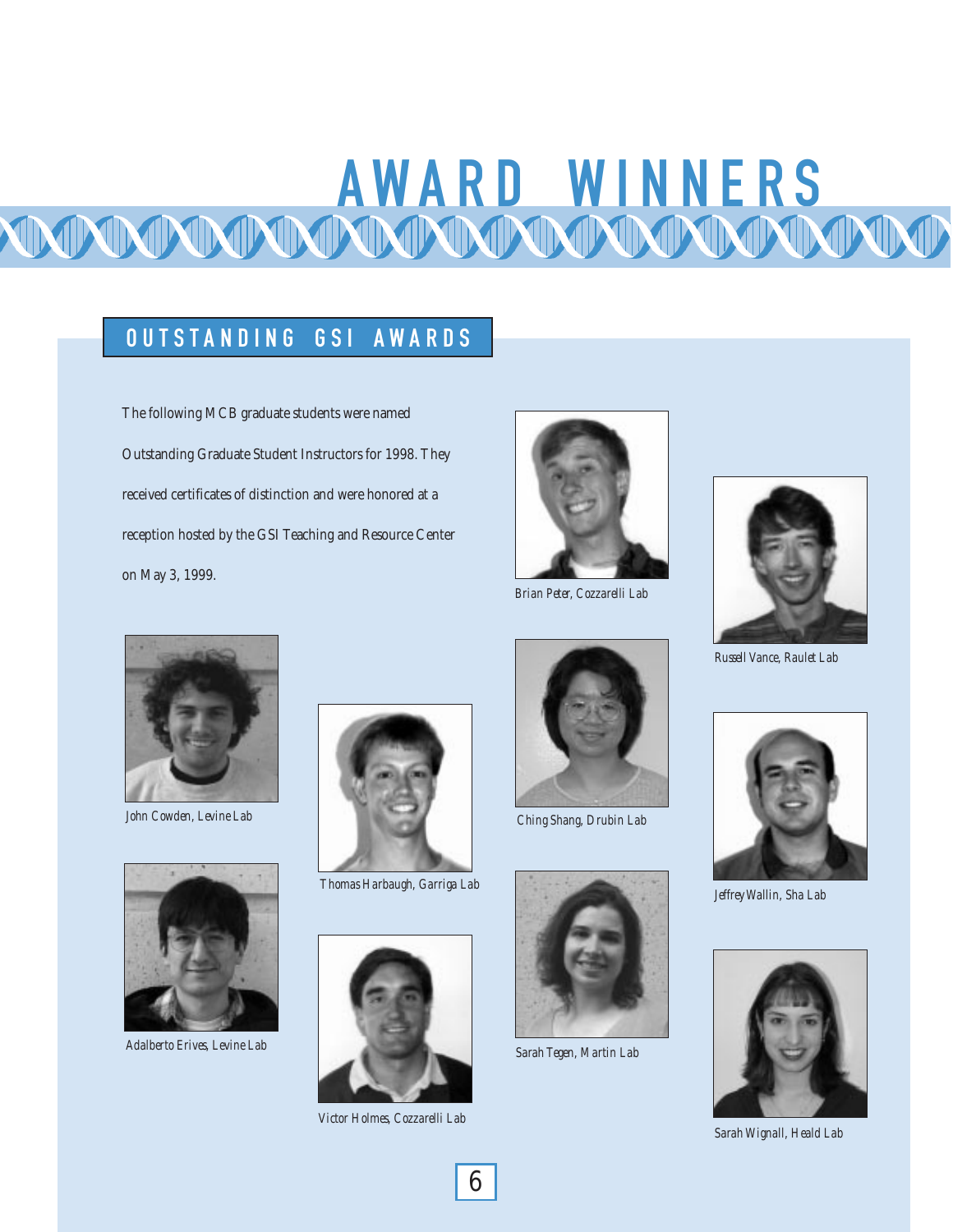# **DISTINGUISHED**

## SERVICE AWARDS

The following MCB staff received Distinguished Service Awards for 1997- 98. They were nominated by their supervisors for these campus awards which "recognize and reward exceptional individual performance which contributes to unit or department goals and supports UC Berkeley's administrative vision, principles and values." They received awards varying from \$2550 to \$5000. A photograph of the recipients was taken at a reception in their honor in Barrows Hall on March 10, 1999.



### AWARD RECIPIENTS FROM LEFT TO RIGHT IN PHOTO:

*Rachel Bates, Administrative Analyst, MCB Academic Support Services; Antonio Castellanos, Senior Storekeeper, LSA Receiving; Maria Avalos, Lab Assistant I, Thorner Lab; Brian Joseph, Superintendent of MCB Mechanical Shops, Barker/Koshland ASU; Su-Jane Lai, Administrative Analyst, Barker/Koshland ASU Business Office; Jeanene Greer, Administrative Analyst, Barker/Koshland ASU Business Office; Eileen Bell, Student Affairs Officer II, MCB Graduate Affairs Office; Anne Greenwood, Administrative Analyst, LSA Stockroom; Judie Nelson, Administrative Specialist, LSA Manager's Office; Leslie Ross, Account Administrator III, LSA Accounting Unit; Helen Wang, Administrative Assistant II, LSA Financial Services; Brian Kim (not shown), Administrative Assistant I, LSA Financial Services.*

## UNDE RGR ADU A T E

## **AWARDS**

## University Medal

■ Vikram Rao, an MCB major in the Neurobiology emphasis, is the recipient of the University Medal, which is awarded each year to the "most distinguished graduating senior on the Berkeley campus."

*In recognition of outstanding achievements by MCB undergraduates, the following awards will be presented by the MCB Department at the 1999 Commencement. The recipients are graduating seniors except as noted. The name of the professor in whose lab the student performed research is shown in parentheses.*

## Department Awards

- Buyung Santoso (Winoto) receives the MCB Departmental Citation for exceptional achievement in both course work and research.
- Gloria Choi (Harland) receives the MCB Outstanding Scholar Award for highest academic achievement.
- Alice Chiao and Cindy Yen receive Outstanding Service Awards for their service as president and vice-president, respectively, of the undergraduate association MCBcDNA.

Division Awards

- Natalia Glebova (Leighton) receives the BMB Divisional Citation for highest overall achievement in the Biochemistry and Molecular Biology emphasis.
- Andres Lebensohn (Koshland) receives the Grace Fimognari Memorial Award as an outstanding student in the BMB emphasis.
- Joanna Fong (Luan, PMB) receives the Kazuo Gerald Yanaba & Ting Jung Memorial Fund Prize based on her oral presentation of her research at the BMB Undergraduate Honors Research Symposium and on her honors thesis.
- Mary Lee (B. Ames) receives the F.H. Carpenter Memorial Prize in Biochemistry based on her academic achievement in MCB courses and faculty recommendation. This award provides a stipend to support the summer research of a junior MCB major in the BMB emphasis.

The following students are recipients of I.L. Chaikoff Awards for outstanding achievement and excellence in the Cell and Developmental Biology and Neurobiology emphases.

- Edward Chan (Timiras)
- Emy Chen (Sensabaugh, Pub Hlth)
- Lukasz Gorski (Westheimer)
- Brian Haig (Calendar)
- Andrew Hsieh (Firestone)
- Brian Kim (Wilt)
- Catherine Lacayo (Burnside)
- Vikram Rao (Bertozzi, Chem)
- Anshuman Singh (Forte)
- Miles Zajaczkowski (Shatz)
- Rahul Davé (Koshland) receives the Henke Award for outstanding achievement in the Neurobiology emphasis.
- Jennifer Ramond (Rine) is named the Outstanding Undergraduate Geneticist based on her oral presentation of her research at the Genetics Undergraduate Research Symposium and on her honors thesis.
- Tiffany Horng (Shastri) receives the Outstanding Immunologist Award for high academic achievement and quality of research by an undergraduate.

## **COMMENCEMENT**

## The MCB

Commencement is on

Sunday, May 23, 1999, at

2:00 PM at the Hearst

Greek Theatre. Nobel

Laureate J. Michael

Bishop, chancellor of

UC San Francisco, will

give the commencement

address.